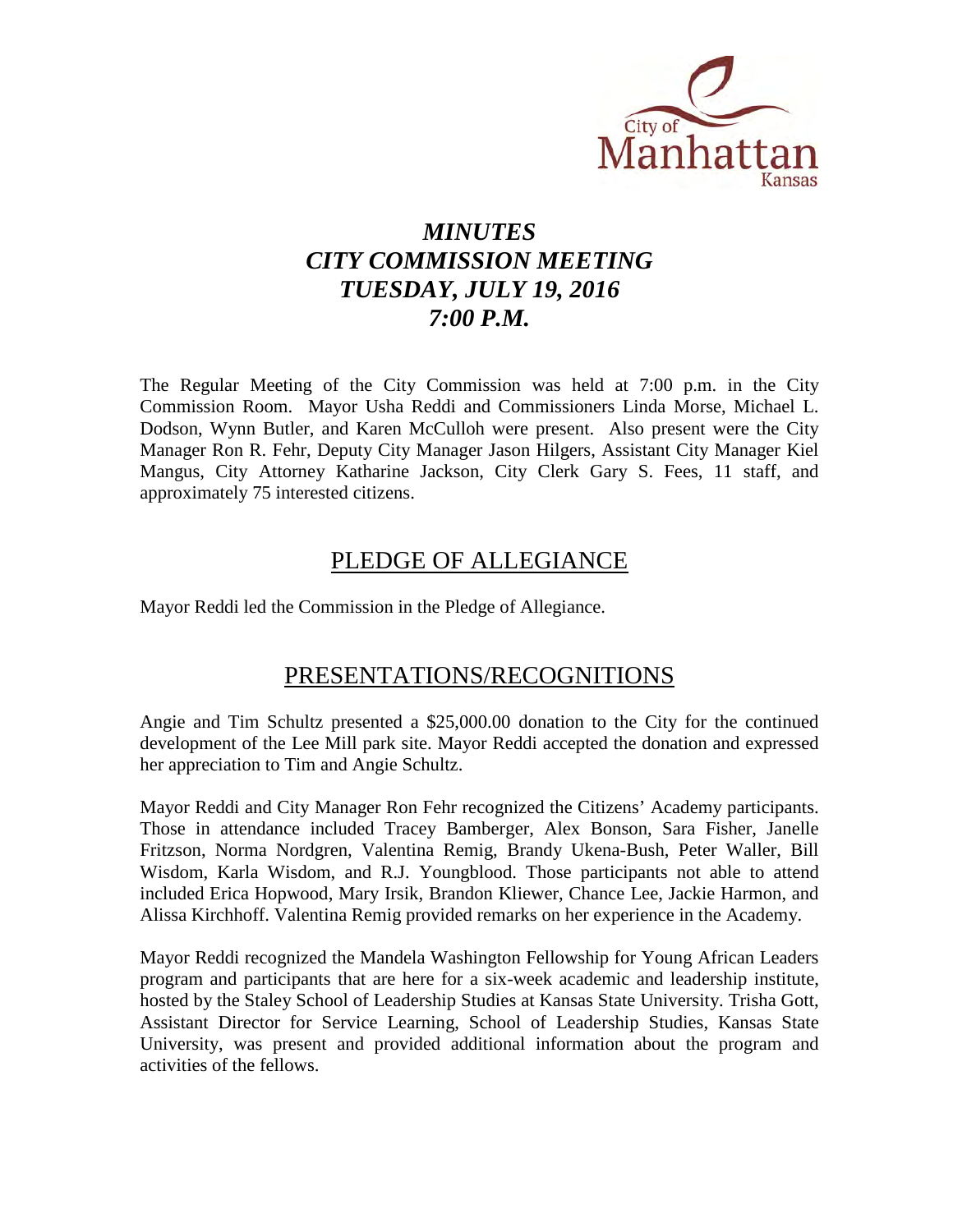## PROCLAMATION

Mayor Reddi proclaimed July 23, 2016, *Manhattan Day of the Cowboy.* Susan Adams, Director of the Flint Hills Discovery Center; Pat Orazem, Flint Hills Discovery Center Volunteer and Flint Hills Discovery Center National Day of the Cowboy Committee member; and Becky Wassom, Flint Hills Discovery Center National Day of the Cowboy Committee member, were present to receive the proclamation.

## COMMISSIONER COMMENTS

Commissioner Dodson informed the community that solar cars created by high school students can be viewed at the Blue Earth Plaza the morning of Wednesday, July 20, 2016. He stated the solar car competition started at Fort Worth, Texas, and is traveling through Manhattan. He said the technology and determination incorporated into these cars by these young people is truly inspiring and encouraged the public to see the cars and to visit with the students.

Mayor Reddi stated that Furniture Amnesty Day will be on Friday, July 29, 2016, and encouraged those interested to view additional information on the City's website. She stated that she recently attended the Flint Hills Regional Council Meeting and heard that Emporia, which has four disc golf courses, is hosting a world disc golf tournament. She stated that she is looking forward to expanding the course in Manhattan. She reminded the community that there is a lot of construction occurring in the area and encouraged everyone to check the City's and Kansas State University's websites for construction updates.

## CONSENT AGENDA

(\* denotes those items discussed)

## **MINUTES**

The Commission approved the minutes of the Regular City Commission Meeting held Tuesday, July 5, 2016.

## **CLAIMS REGISTER NO. 2826**

The Commission approved Claims Register No. 2826 authorizing and approving the payment of claims from June 29, 2016, to July 12, 2016, in the amount of \$4,779,340.45.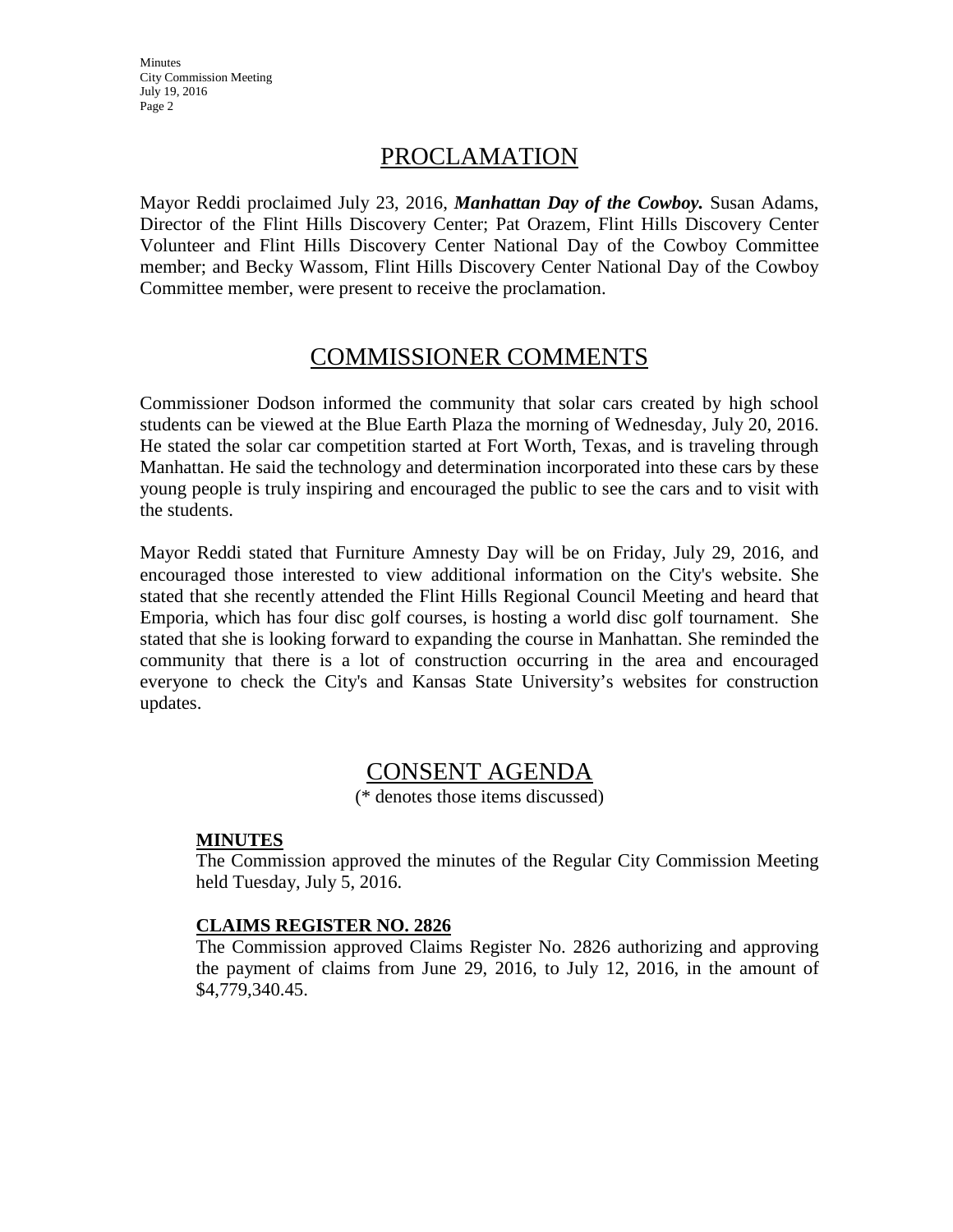# CONSENT AGENDA *(CONTINUED)*

## **FINAL PLAT – NO STONE UNTURNED, UNIT ONE**

The Commission accepted the easements and rights-of-way, as shown on the Final Plat of No Stone Unturned, Unit One, generally located east of the Kimball Avenue - Grand Mere Parkway roundabout, based on conformance with the Manhattan Urban Area Subdivision Regulations.

### **ORDINANCE NO. 7234 – LEVY SPECIAL ASSESSMENTS (GOB 2016-B)**

The Commission approved Ordinance No. 7234 levying special assessments against the benefiting properties for the following seven (7) projects, which have been completed: *Downtown Entertainment District, Unit Three, Lot 5 – Street (ST1212); Northlake Addition, Unit 1 – Sanitary Sewer (SS1311), Street (ST1314), and Water (WA1313); Poyntz Avenue Improvements – Street (ST1203); and The Reserve Addition – Sanitary Sewer (SS1210) and Water (WA1216).*

### **RESOLUTION NO. 071916-A – PETITION – LEDGESTONE RIDGE ADDITION, UNIT TWO – SANITARY SEWER IMPROVEMENTS (SS1623)**

The Commission found the petition sufficient, and approved Resolution No. 071916-A, finding the project advisable and authorizing construction for the Ledgestone Ridge Addition, Unit Two, Sanitary Sewer Improvements (SS1623).

## **RESOLUTION NO. 071916-B – PETITION – LEDGESTONE RIDGE ADDITION, UNIT TWO – WATER IMPROVEMENTS (WA1628)**

The Commission found the petition sufficient, and approved Resolution No. 071916-B in the amount of \$182,291.00 finding the project advisable and authorizing construction for the Ledgestone Ridge Addition, Unit Two, Water Improvements (WA1628).

## **RESOLUTION NO. 071916-C – PETITION – LEDGESTONE RIDGE ADDITION, UNIT TWO – TRAIL IMPROVEMENTS (SW1601)**

The Commission found the petition sufficient, and approved Resolution No. 071916-C, finding the project advisable and authorizing construction for the Ledgestone Ridge Addition Trail Improvements (SW1601).

## **RESOLUTION NO. 071916-D – PETITION – LEDGESTONE RIDGE ADDITION, UNIT TWO – STREET IMPROVEMENT (ST1620)**

The Commission found the petition sufficient, and approved Resolution No. 071916-D in the amount of \$984,633.00 finding the project advisable and authorizing construction for the Ledgestone Ridge Addition, Unit Two, Street Improvements (ST1620).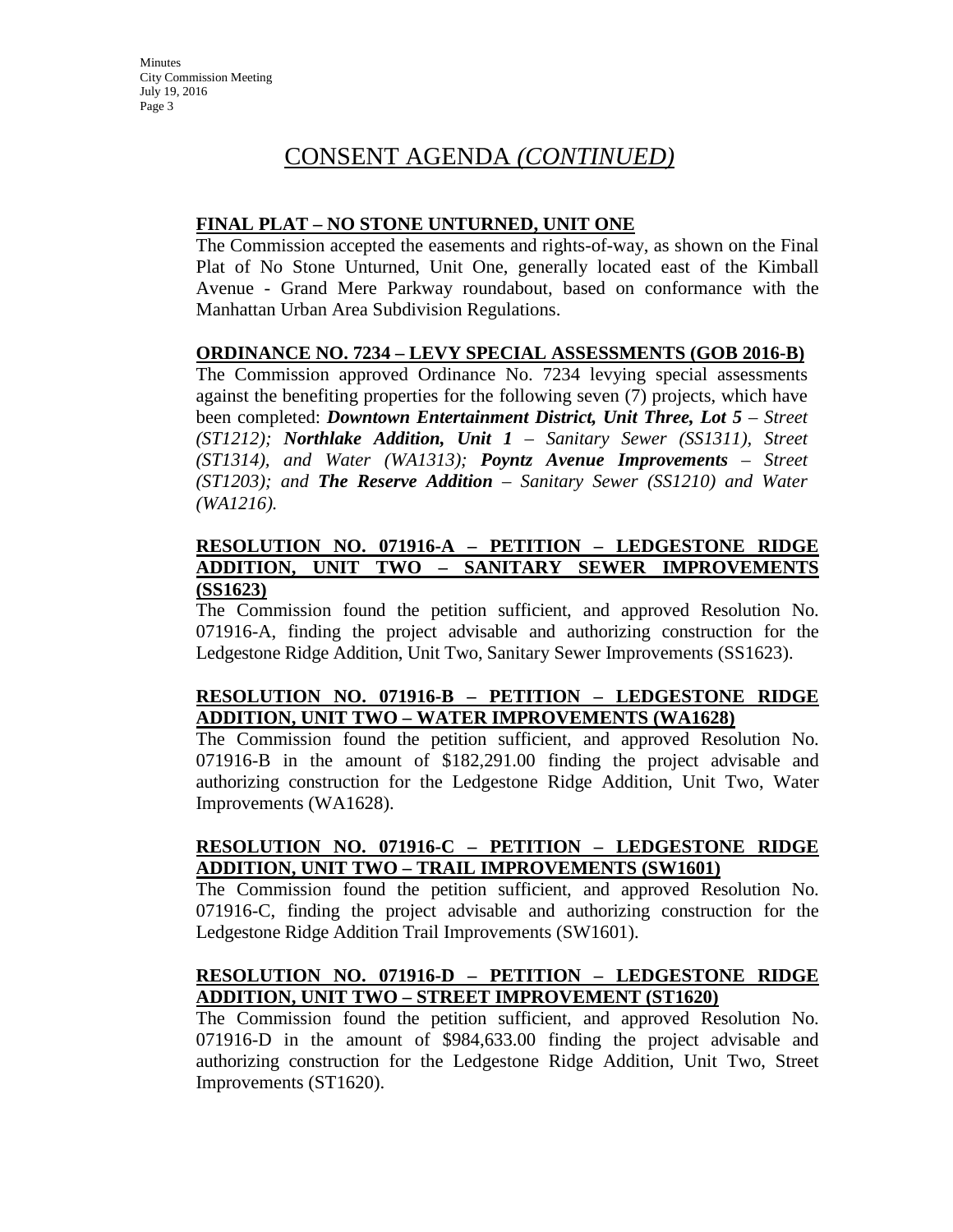# CONSENT AGENDA *(CONTINUED)*

## **AGREEMENT – ENGINEERING SERVICES – LEDGESTONE RIDGE ADDITION, UNIT TWO, IMPROVEMENTS (SS1623, WA1628, SW1601, ST1620)**

The Commission authorized the Mayor and City Clerk to execute an agreement in an amount not to exceed \$145,101.00 with Schwab-Eaton, P.A., of Manhattan, Kansas, to perform professional services related to the Ledgestone Ridge, Unit Two, Sanitary Sewer (SS1623), Water (WA1628), Trail (SW1601), and Street (ST1620) improvements.

## **RESOLUTION NO. 071916-E – PETITION – LEDGE STONE ADDITION – WATER IMPROVEMENTS (WA1623)**

The Commission found the petition sufficient and approved Resolution No. 071916-E, finding the project advisable and authorizing construction for the Ledge Stone Addition Water Improvements (WA1623).

## **RESOLUTION NO. 071916-F - PETITION - LEDGE STONE ADDITION - STREET IMPROVEMENTS (ST1615)**

The Commission found the petition sufficient and approved Resolution No. 071916-F, finding the project advisable and authorizing construction for the Ledge Stone Addition Street Improvements (ST1615).

### **AGREEMENT – ENGINEERING SERVICES – LEDGE STONE ADDITION – WATER (WA1623) AND STREET (ST1615) IMPROVEMENTS**

The Commission authorized the Mayor and City Clerk to execute an agreement in an amount not to exceed \$21,593.00 with Schwab-Eaton, P.A., of Manhattan, Kansas, to perform professional services related to the Ledge Stone Addition Water (WA1623) and Street (ST1615) Improvements.

## **NEGOTIATE CONTRACT – CONSULTANT – WATER AND WASTEWATER FACILITIES PLAN UPDATE (SP1603, CIP #WW143P)**

The Commission accepted the recommendation of the Selection Committee and authorized City Administration to negotiate a contract with Alfred Benesch & Company, of Manhattan, Kansas, for professional services for the Water and Wastewater Facilities Plan Update (SP1603, CIP #WW143P) project.

## **PURCHASE - STREET DIVISION - CONCRETE SAW (CIP #ST058E)**

The Commission authorized the purchase of a walk behind concrete saw (CIP#ST058E), used for street maintenance for the Street Division, from PMSI, of Wichita, Kansas, in the amount of \$22,810.00.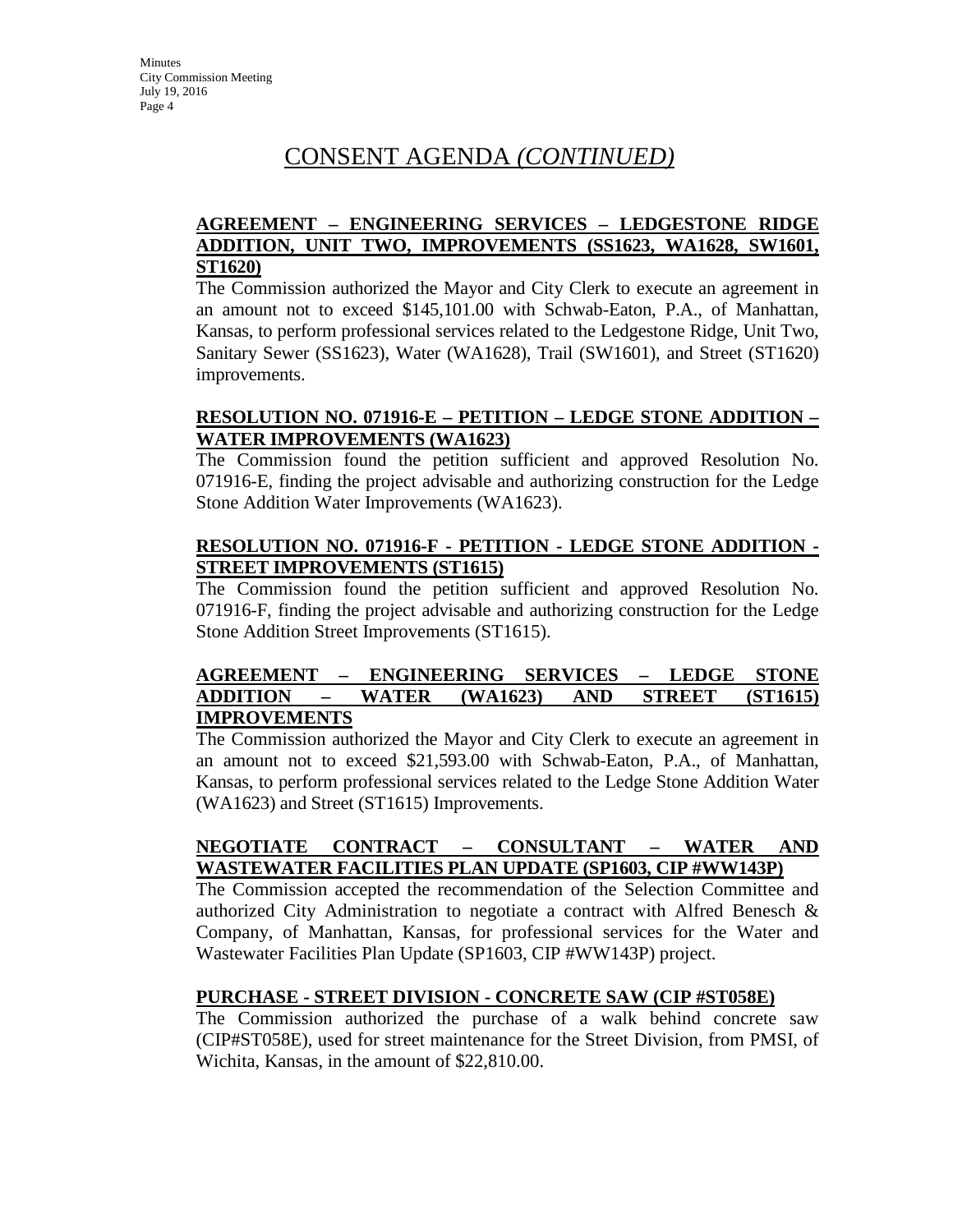# CONSENT AGENDA *(CONTINUED)*

## **PURCHASE – PUBLIC WORKS DEPARTMENT – LUCITY MOBILE SOFTWARE**

The Commission authorized the purchase of 16 licensing packages (seats) of Lucity Mobile for iOS for the Public Works Department at the quoted price of \$28,800.00.

### **RENEWAL – SUNGARD ANNUAL SUPPORT**

The Commission authorized the renewal of an annual support agreement with SunGard Public Sector, Inc. for a period from July 1, 2016, to June 30, 2017, in the amount of \$44,787.00.

## **BOARD APPOINTMENT – PARKS AND RECREATION ADVISORY BOARD**

The Commission approved the re-appointment of Ed Klimek, 2928 Gary Avenue, to a four-year term. Mr. Klimek's term begins immediately, and will expire June 30, 2020.

Commissioner Morse moved to approve the consent agenda. Commissioner Dodson seconded the motion. On a roll call vote, motion carried 5-0.

## GENERAL AGENDA

### **CONTRACT AMENDMENT NO. 1 - PROFESSIONAL SERVICES - PARKS AND RECREATION FACILITY FEASIBILITY STUDY, PHASE 2**

Eddie Eastes, Director of Parks and Recreation, introduced and provided history on the item. He highlighted the community engagement, Facility Feasibility Study scope of work, number of courts utilized and current court demand for USD 383 facilities, and considerations and recommendations moving forward. He then responded to questions from the Commission regarding the status and phasing of aquatics, use of the middle school gymnasium facilities, and the need for programmed and unprogrammed activities.

Mayor Reddi opened the public comments.

Hearing no comments, Mayor Reddi closed the public comments.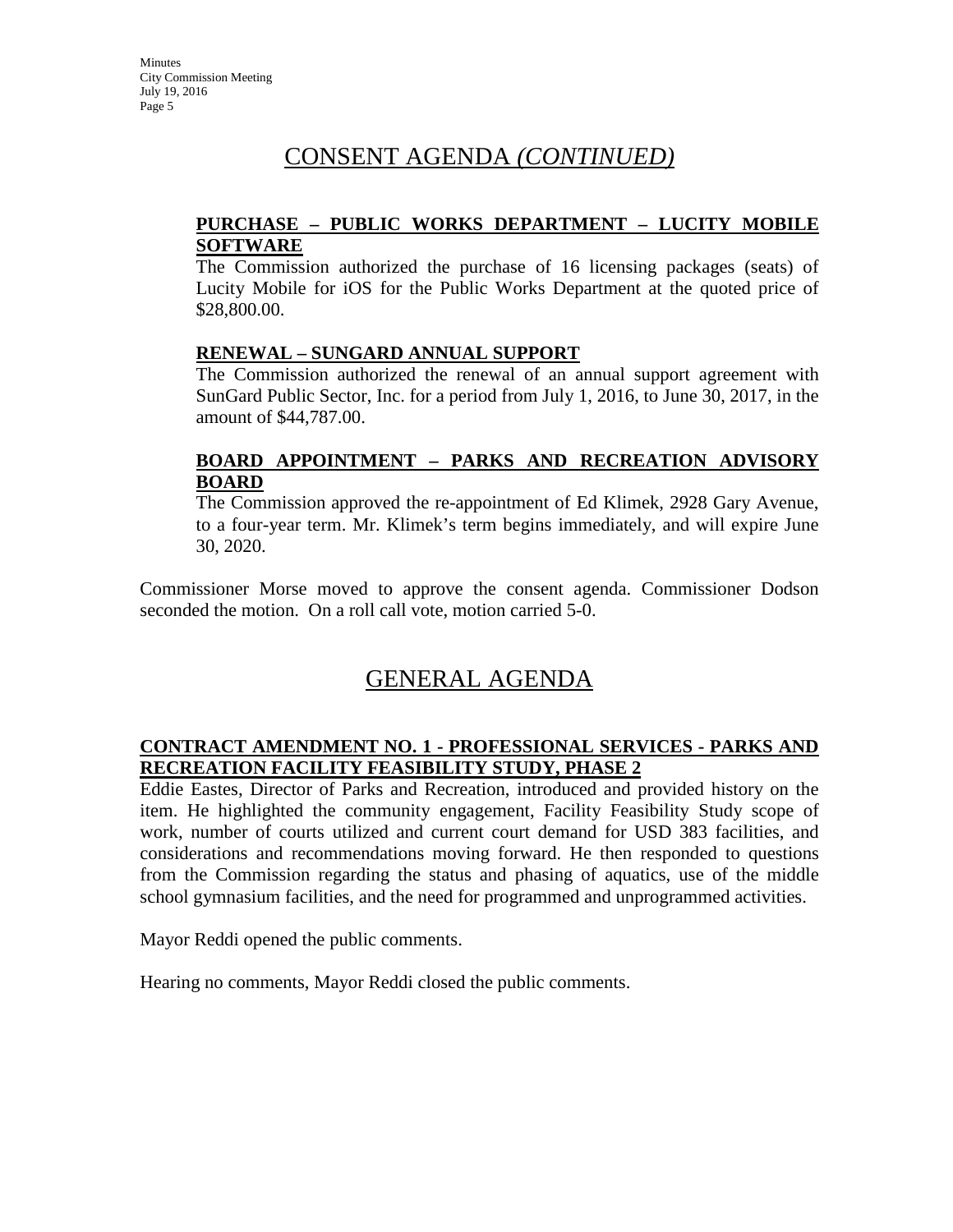### **CONTRACT AMENDMENT NO. 1 - PROFESSIONAL SERVICES - PARKS AND RECREATION FACILITY FEASIBILITY STUDY, PHASE 2** *(CONTINUED)*

After discussion and comments from the Commission, Commissioner McCulloh moved to authorize City Administration to finalize and the Mayor and City Clerk to execute a contract amendment in an amount not to exceed \$145,765.00 with Bruce McMillan Architects AIA, P.A., of Manhattan, Kansas, for Phase II of the Parks and Recreation Facility Feasibility Study. Commissioner Morse seconded the motion. On a roll call vote, motion carried 5-0.

Eddie Eastes, Director of Parks and Recreation, highlighted the three design options for the Douglass Center and informed the Commission they will need to determine a preferred option to move the process forward. He then responded to questions from the Commission regarding the site locations, court space and proposed court layout.

Jason Hilgers, Deputy City Manager, provided additional information on the facilities and locations available at the Douglass Center, the City Auditorium, the Ninth Grade Center (Manhattan High School East Campus), and the Community Building. He clarified the utilization of Community Development Block Grant (CDBG) Funds anticipated to be received in the future for the Douglass Center Recreation Center.

Eddie Eastes, Director of Parks and Recreation, reiterated the need for additional court space that was identified in an earlier study and the need to maximize multi-purpose and storage space areas.

Mayor Reddi opened the public comments.

Hearing no comments, Mayor Reddi closed the public comments.

After additional discussion and comments from the Commission, Commissioner Butler moved to authorize and recommend design Option 3 for the Douglass Center Southeast Neighborhood Recreation Center. Commissioner Dodson seconded the motion. On a roll call vote, motion carried 5-0.

### **SECOND CONSIDERATION - THIRD AMENDMENT - ECONOMIC DEVELOPMENT AGREEMENT - MANHATTAN AREA TECHNICAL COLLEGE**

Jason Hilgers, Deputy City Manager, presented an overview of the item and highlighted the proposed Third Amendment to the economic development incentive agreement. He then responded to questions from the Commission regarding the Economic Development Fund and the Fund balance.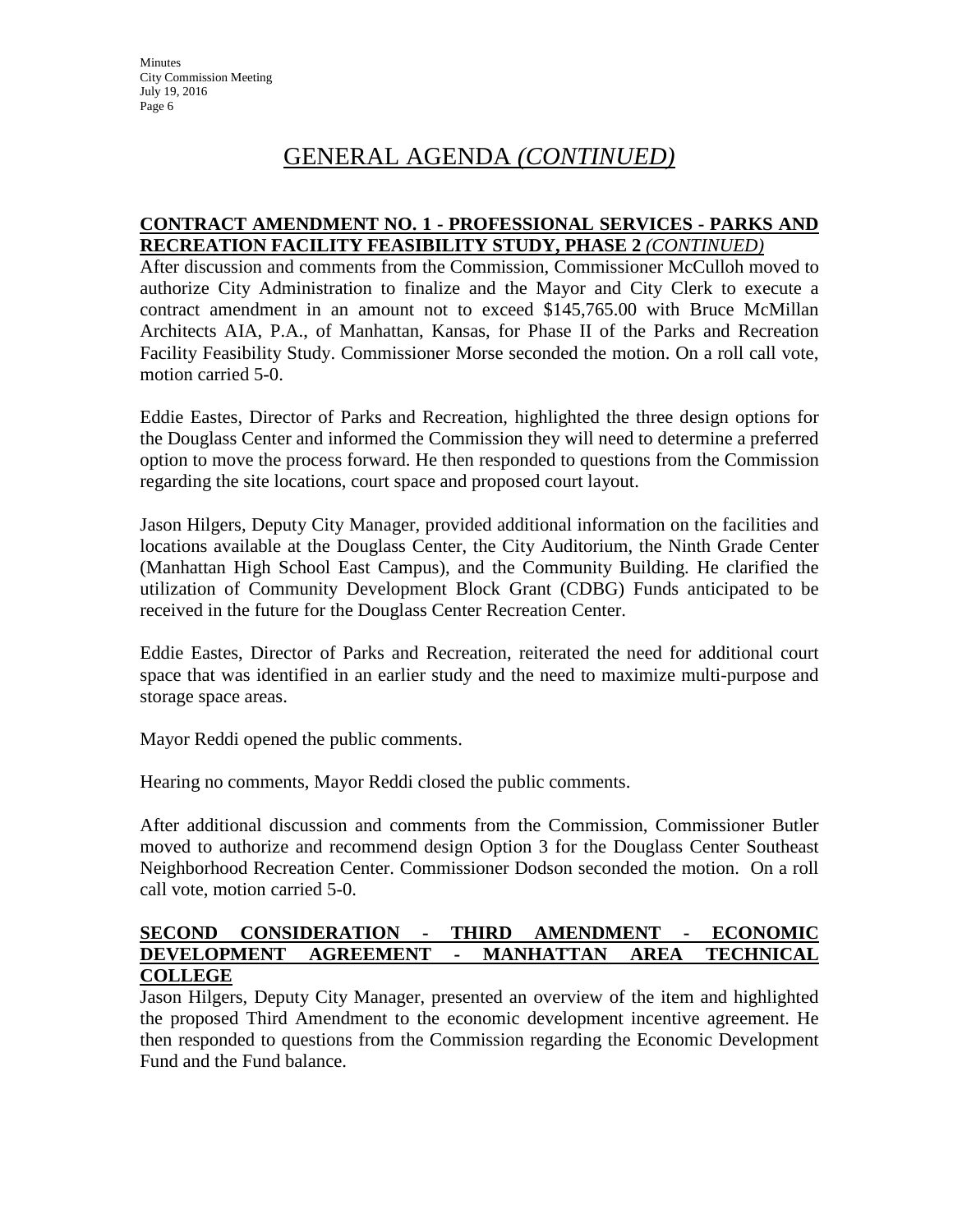### **SECOND CONSIDERATION - THIRD AMENDMENT - ECONOMIC DEVELOPMENT AGREEMENT - MANHATTAN AREA TECHNICAL COLLEGE** *(CONTINUED)*

Jim Genandt, President, Manhattan Area Technical College (MATC), provided additional information about MATC and the request. He then responded to questions from the Commission regarding the amendment, employment numbers projected for the National Bio and Agro-Defense Facility, anticipated graduation numbers for MATC, and percentage of graduates that stay in Manhattan and the state of Kansas.

After comments and questions from the Commission, Jim Genandt, President, MATC, provided additional information on first year graduate salaries and figures provided from the State of Kansas Department of Labor. He highlighted student enrollment at MATC and informed the Commission that they anticipate hiring eight to ten people, but that all programs may not survive in the future. He stated that he was glad to provide information to the City on an annual basis.

Mayor Reddi opened the public comments.

Hearing no comments, Mayor Reddi closed the public comments.

After additional discussion and comments from the Commission, Commissioner Dodson moved to authorize the Mayor and City Clerk to execute a Third Amendment to the economic development incentive agreement with the Manhattan Area Technical College to assist with moving modular units from Fort Riley for use as instructional facilities. Commissioner McCulloh seconded the motion. On a roll call vote, motion carried 5-0.

### **FIRST READING - AMEND - ANTI-DISCRIMINATION ORDINANCE**

Jason Hilgers, Deputy City Manager, presented an overview of the item. He highlighted the history of the item, definitions, exemptions, and an overview of the draft ordinance. He provided a flowchart *(See Attachment No. 1)* showing the complaint process and demonstrated a web page that was created for the proposed modifications to the Discrimination Ordinance and draft Frequently Asked Questions *(See Attachment No. 2)* as part of the educational process. He then responded to questions from the Commission regarding the length of the complaint process timeline and the reference of the jail at the Riley County Police Department and feedback received from Assistant Director Doehling.

Katie Jackson, City Attorney, provided additional information on the complaint process, investigative period of time, and the proposed timeline.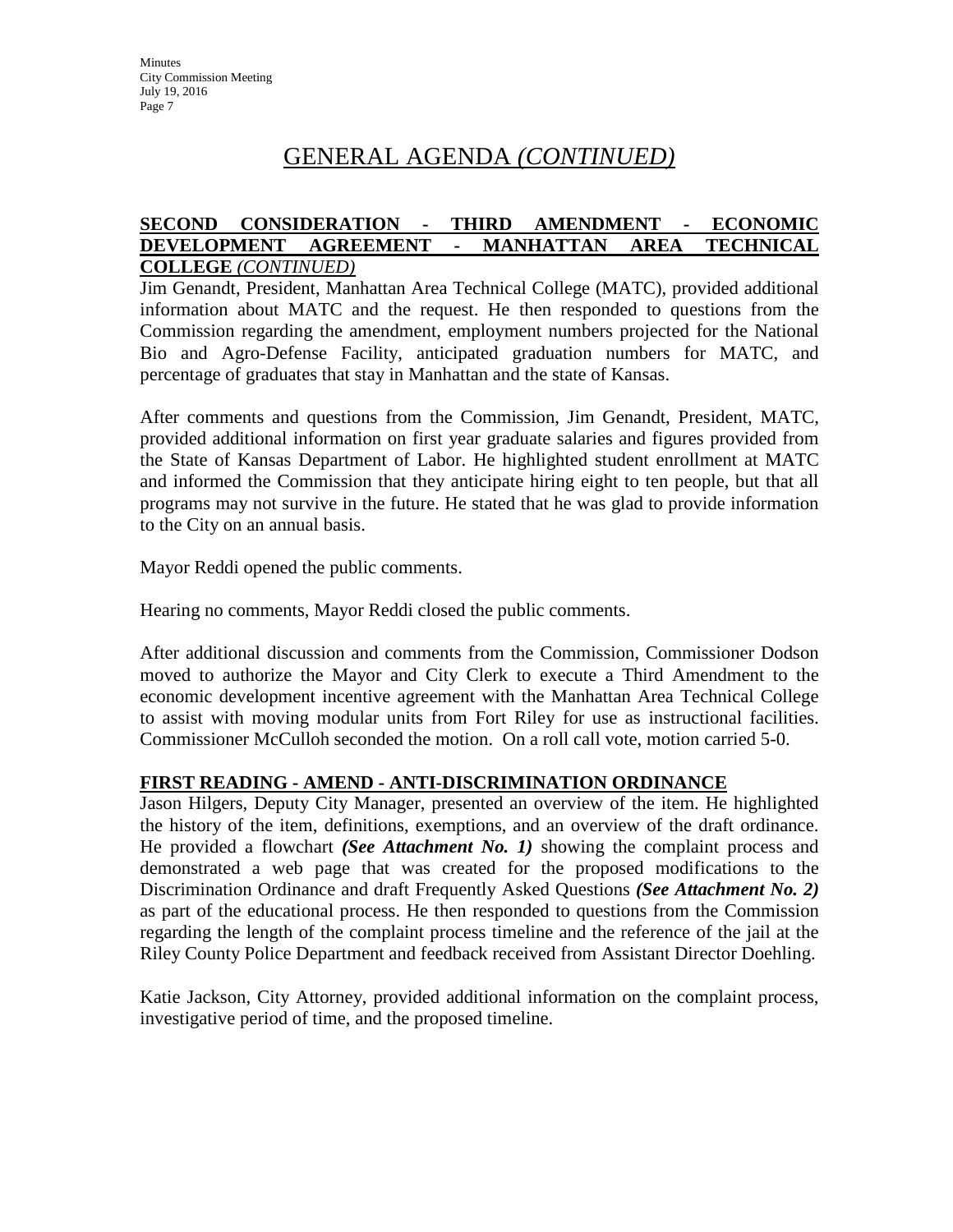# **FIRST READING - AMEND - ANTI-DISCRIMINATION ORDINANCE**

## *(CONTINUED)*

Jason Hilgers, Deputy City Manager, and Katie Jackson, City Attorney, responded to additional questions from the Commission. They provided clarification on written records that would be part of the investigative process and the party that would be responsible for paying possible attorney fees.

Mayor Reddi opened the public comments.

Katie Jordon, Chair, Flint Hills Human Rights Project, 2415 Timberlane Drive, thanked City staff and each City Commissioner for their response to concerns expressed on behalf of the lesbian, gay, bisexual, and transgender (LGBT) community to draft an ordinance for support. She expressed some concerns with the proposed exemptions in the proposed ordinance including the lack of a repeat offender mechanism, but stated the group supports the ordinance. She stated that it makes a tremendous difference as an LGBT individual to know when you leave from work that you feel protected from discrimination in the city. Jordan thanked the Commission for their service and their willingness to address inequality.

Harlan Weaver, 1722 Houston Street, lauded the City Commissioners and community members for the care shown in creating this ordinance and provided background information and statistics on harassment and physical assaults for transgender people. Weaver informed the Commission that he is a professor at Kansas State University and has researched and instructed on this topic. Weaver applauded the Commission on the ordinance and for the safety of basic human rights in all spaces in this community.

Richard Hill, representing Manhattan landlords, 3513 Stagecoach Circle, asked questions pertaining to the proposed ordinance and the appeal process.

Katie Jackson, City Attorney, responded to questions related to the proposed ordinance and provided clarification on the process.

Richard Hill, representing Manhattan landlords, 3513 Stagecoach Circle, asked questions about the hearing process and hearing officer in Section 10-22 and raised concerns with the municipal judge that would serve in the capacity if there was a hearing. He also voiced concerns with the court costs and the proposed ordinance regarding locker rooms and showers and asked that those areas be reviewed closer.

Katie Jackson, City Attorney, and Jason Hilgers, Deputy City Manager, responded to questions and provided clarification regarding the duties of the municipal judge and highlighted the complaint process.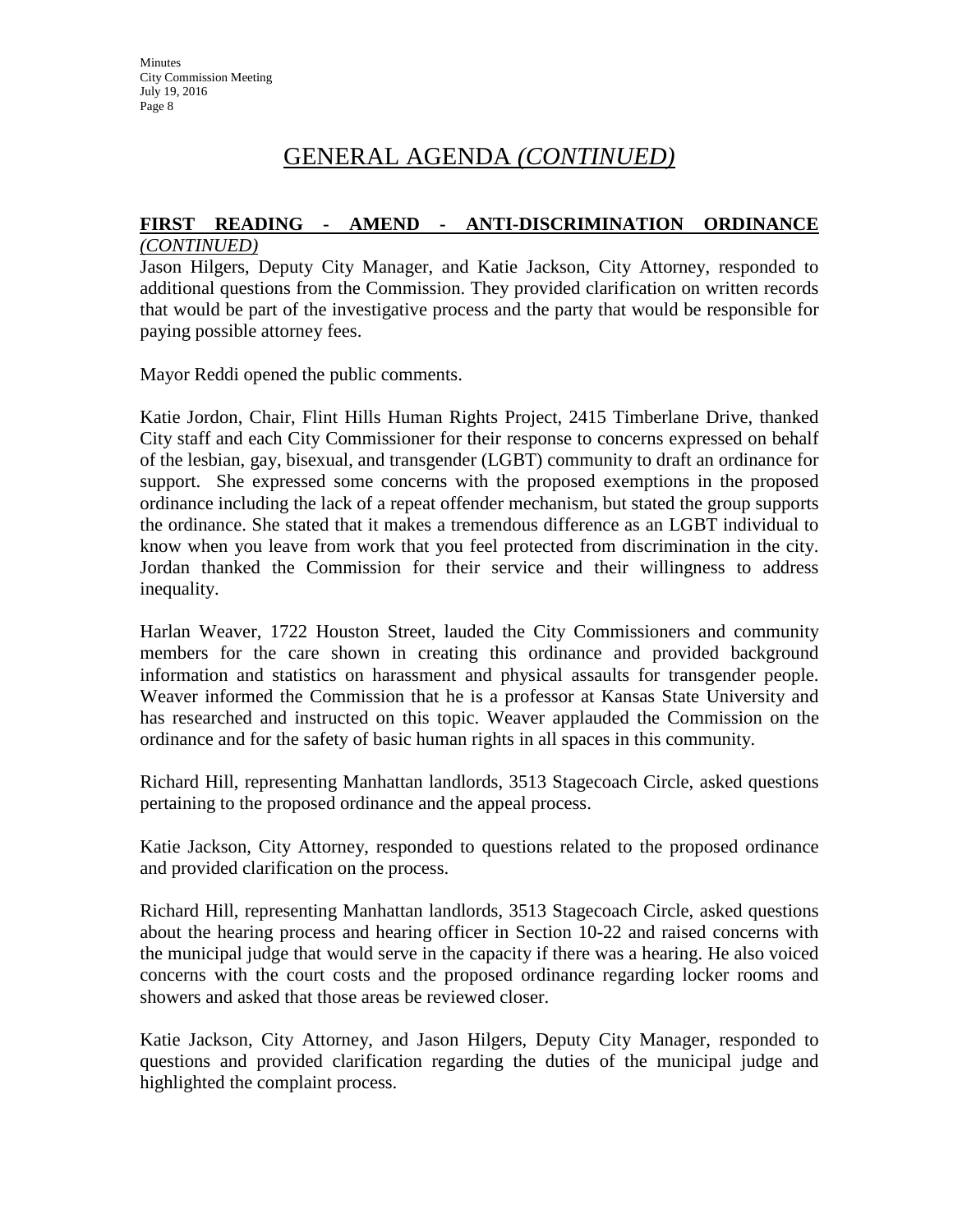## **FIRST READING - AMEND - ANTI-DISCRIMINATION ORDINANCE**

### *(CONTINUED)*

Ron Fehr, City Manager, provided additional information on the appointment of the municipal judge and considerations due to a potential conflict of interest.

Richard Hill, representing Manhattan landlords, 3513 Stagecoach Circle, stated that he generally thinks this type of ordinance does not help any party, but compared the writing favorably to other ordinances that he has seen. He said this ordinance comes close to being a very good ordinance and is well written, but stated that he was against these kinds of ordinances. Hill reiterated that he wanted to see the hearing officer examined further and wanted assurance that the investigator cannot be someone from the same office and needs to be an arm's length situation.

Ted Morgan, 1801 Humboldt Street, Vice Chair, Flint Hills Human Rights Project, informed the Commission that this is a great ordinance. He stated the ordinance created is good for business, good for the education community, and good for the military. He said the ordinance will help Manhattan and thanked the Commission.

Sue Gerth, 2213 Alta Drive, thanked the Commission for crafting an ordinance that is fair. She voiced concerns with locker room and changing room exemptions. She also provided her personal experiences with her children and a transgender child.

Hearing no other comments, Mayor Reddi closed the public comments.

Commissioner Dodson thanked those that spoke on this topic. He stated that people need to start thinking about what lies ahead. He said that culture changes slowly, but it happens through good education and dialog. He encouraged everyone to help bring others along so that it is comfortable for everybody. He stated that once the ordinance is approved, the battle is not over; while an ordinance can be passed for accommodation, it cannot be passed for acceptance by everyone.

Commissioner Butler voiced concerns with several aspects of the proposed ordinance. He requested the word "consistently" be put back in the definition of gender identity. He wanted additional discussion on the locker room and changing room issue addressed and stated that he did not have an issue with the restrooms. He also wanted to see the Riley County Police Department spelled out further under Exemptions. Finally, he wanted the effective date of the ordinance changed to January 1, 2017.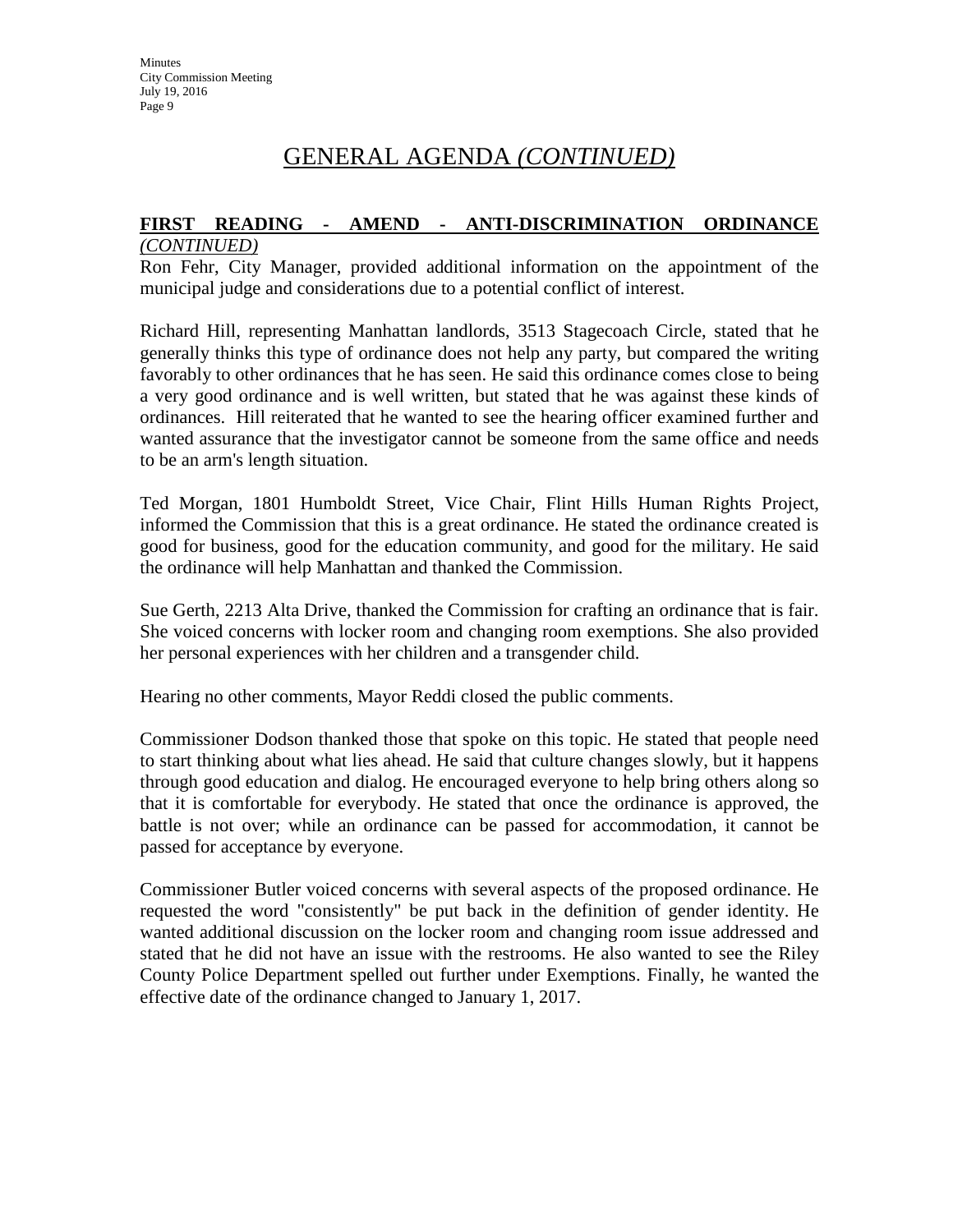# **FIRST READING - AMEND - ANTI-DISCRIMINATION ORDINANCE**

## *(CONTINUED)*

Commissioner McCulloh stated that the Commission has been working on this for a long time and appreciated the work that has been done by City staff on this ordinance. She voiced support on the proposed ordinance and timeline. She stated that she appreciated the compromises that have been developed as we continue to work toward being a community that is accepting and positive.

Commissioner Morse stated that she did not want to see the complaint process get bogged down and be too lengthy. She said that overall, she was glad to see the LGBT community come together and appreciated the work that has been done to support this ordinance. She voiced support of the proposed ordinance as presented and stated that she wants the community to be a welcoming place and to treat all people alike.

Mayor Reddi stated that the community has provided input and that the work of City staff has led to a great compromise and consensus. She provided examples of children in the USD 383 school district and residents that have spoken out about the importance of this ordinance to protect them. She said that we want to protect everyone in the community and recognized that people are still discriminated against. She voiced her support of the proposed ordinance.

After additional discussion and comments from the Commission, Commissioner Butler reiterated his concerns on the proposed ordinance and the Commission discussed their preferences.

Jason Hilgers, Deputy City Manager, and Katie Jackson, City Attorney, provided additional information on the proposed ordinance and clarification regarding public accommodation and exemptions.

Katie Jackson, City Attorney, responded to additional questions from the Commission regarding the word "consistently" in the definition section for gender identity. She also clarified court costs and restitution payments, if applicable.

After further comments and questions from the Commission, Jason Hilgers, Deputy City Manager, and Katie Jackson, City Attorney, responded to questions regarding locker room facilities at the swimming pools and feedback received from the Riley County Police Department regarding exclusion of the jail. They also discussed the enforcement of ordinances and considerations with a higher unit of government.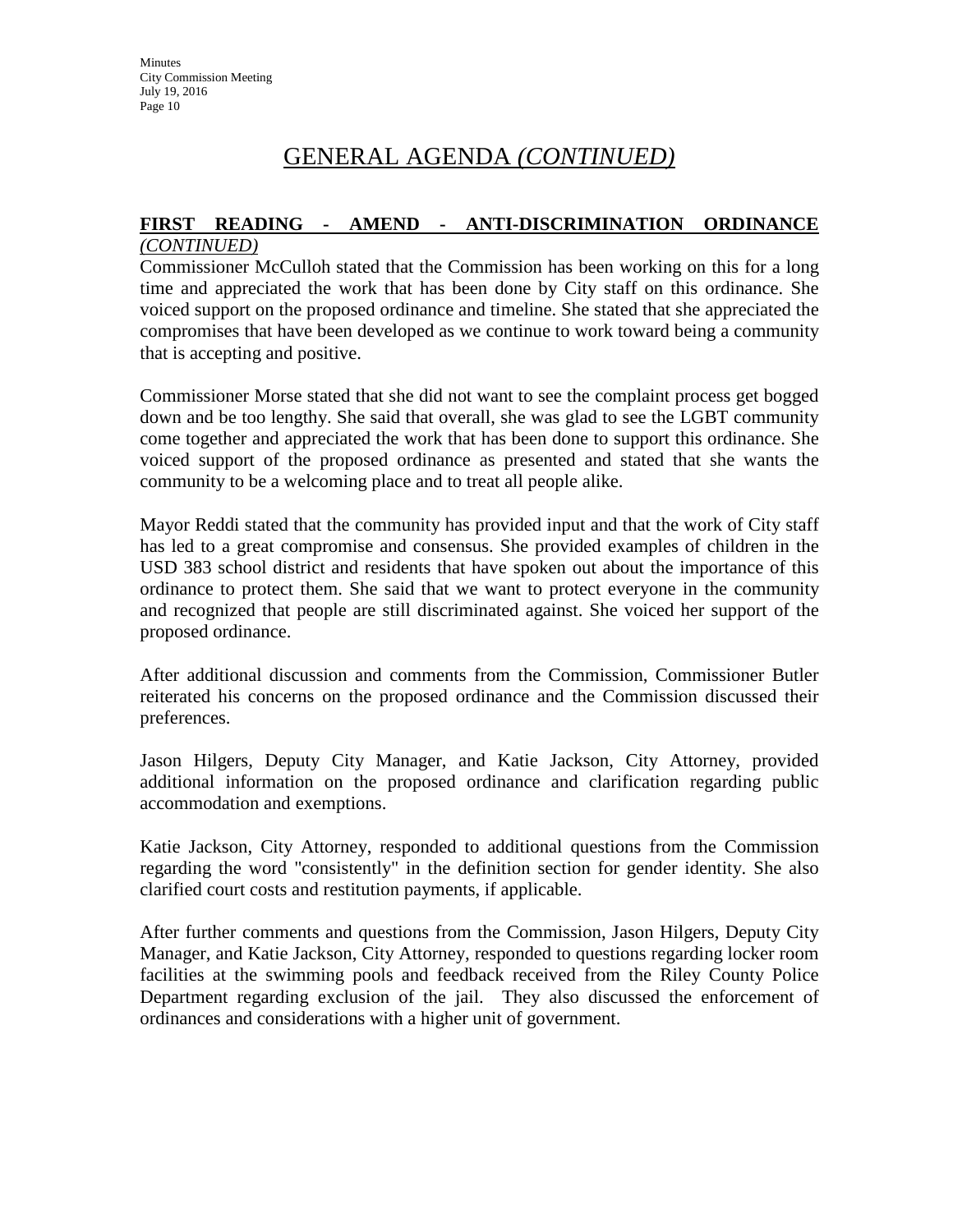## **GENERAL AGENDA (CONTINUED)**

### FIRST READING - AMEND - ANTI-DISCRIMINATION ORDINANCE (CONTINUED)

After additional discussion and comments from the Commission, Commissioner McCulloh moved to approve first reading of an ordinance amending Chapter 10 of the Code of Ordinances to the existing discrimination ordinance by including sexual orientation and gender identity. Commissioner Morse seconded the motion. On a roll call vote, motion carried 5-0.

#### **ADJOURNMENT**

At 9:58 p.m., the Commission adjourned.

MMC, City Clerk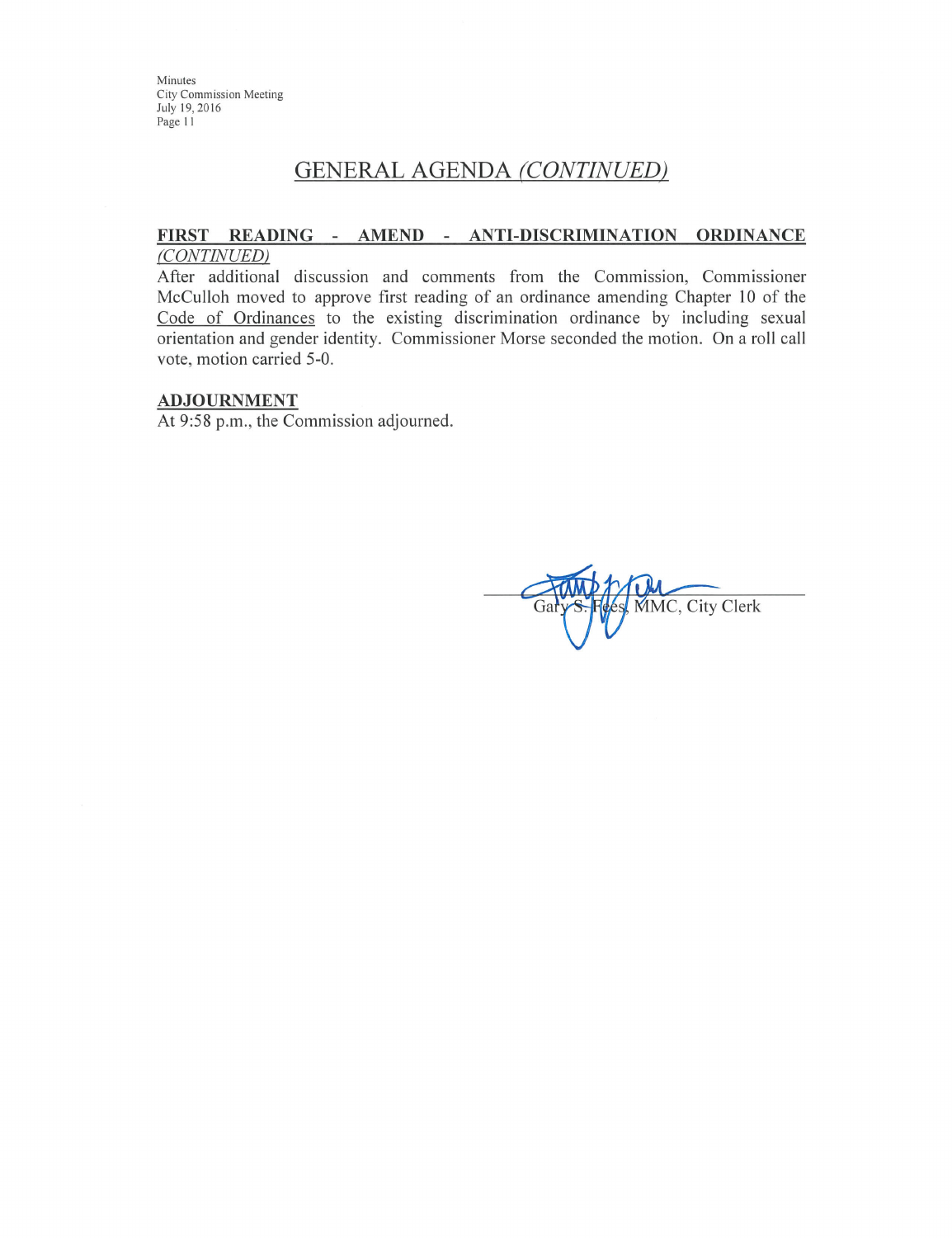*Attachment No. 1* 

# Proposed Amendment to the City of Manhattan Discrimination Ordinance Chapter 10 of the City Code

# **COMPLAINT PROCESS**

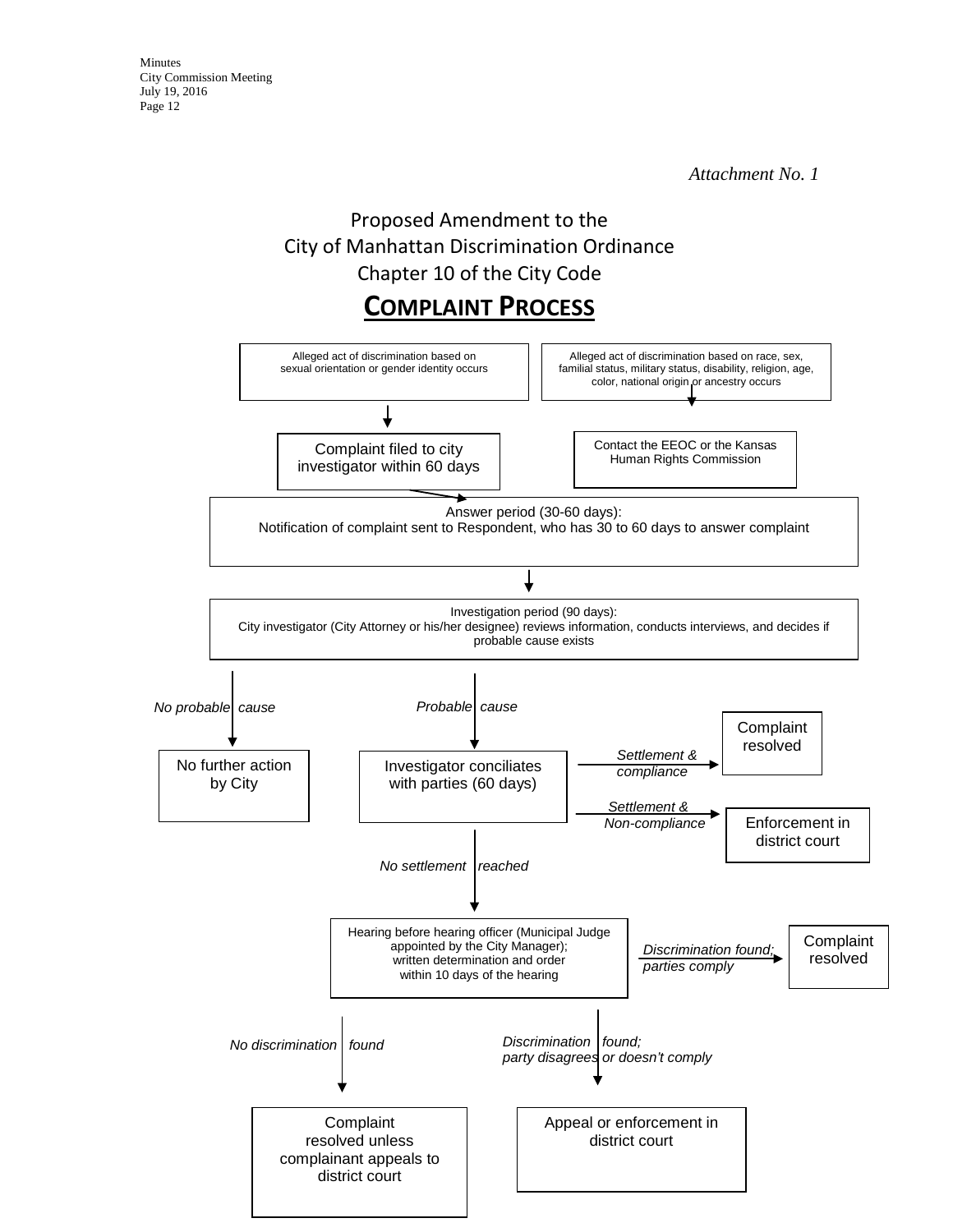*Attachment No. 2* 

Minutes City Commission Meeting July 19, 2016 Page 13

> Proposed Amendment to the City of Manhattan Discrimination Ordinance Chapter 10 of the City Code

## **FREQUENTLY ASKED QUESTIONS**

### **What is the intent of the Proposed Amendment to the Discrimination Ordinance?**

For many years, Chapter 10 of the City Code has prohibited discrimination in employment, housing and public accommodations on the bases of race, sex, familial status, military status, disability, religion, age, color, national origin or ancestry. Chapter 10 also creates the Human Rights and Services Advisory Board, which considers and advises on issues related to discrimination.

The proposed amendment adds two new protected classes (sexual orientation and gender identity) to the discrimination prohibition. It makes it unlawful to discriminate on the basis of sexual orientation or gender identity in employment, housing or public accommodations. It creates a local enforcement process for complaints of discrimination on the basis of sexual orientation or gender identity. Complaints of discrimination involving the other protected classes can be enforced through the EEOC or the Kansas Human Rights Commission.

### **Who would the Proposed Amendment protect?**

The Amendment would provide an individual with protection from certain discriminatory acts on the basis of sexual orientation and gender identity. *Sexual orientation* means one's perceived or actual emotional, romantic, or sexual attraction to other people. It can be described as heterosexual, homosexual, or bisexual. *Gender identity* means one's perceived or actual selfidentification as a male or a female, regardless to one's anatomical sex at birth. It can be described as cisgender or transgender.

### **Who must comply with the Proposed Amendment?**

The City strongly discourages all forms of discrimination against the protected classes. Because the other protected classes are covered by state and federal laws, the Amendment would make it unlawful to discriminate in employment, housing, and public accommodations on the basis of sexual orientation or gender identity.

Any person within the City limits who has four or more employees, who sells real estate or rents housing with more than four units, or who offers goods, services, facilities or accommodations to the public must comply with the amendment.

However, the ordinance does not apply to a religious organization; a nonprofit fraternal or social association or corporation; a school, university or school district; or another governmental entity.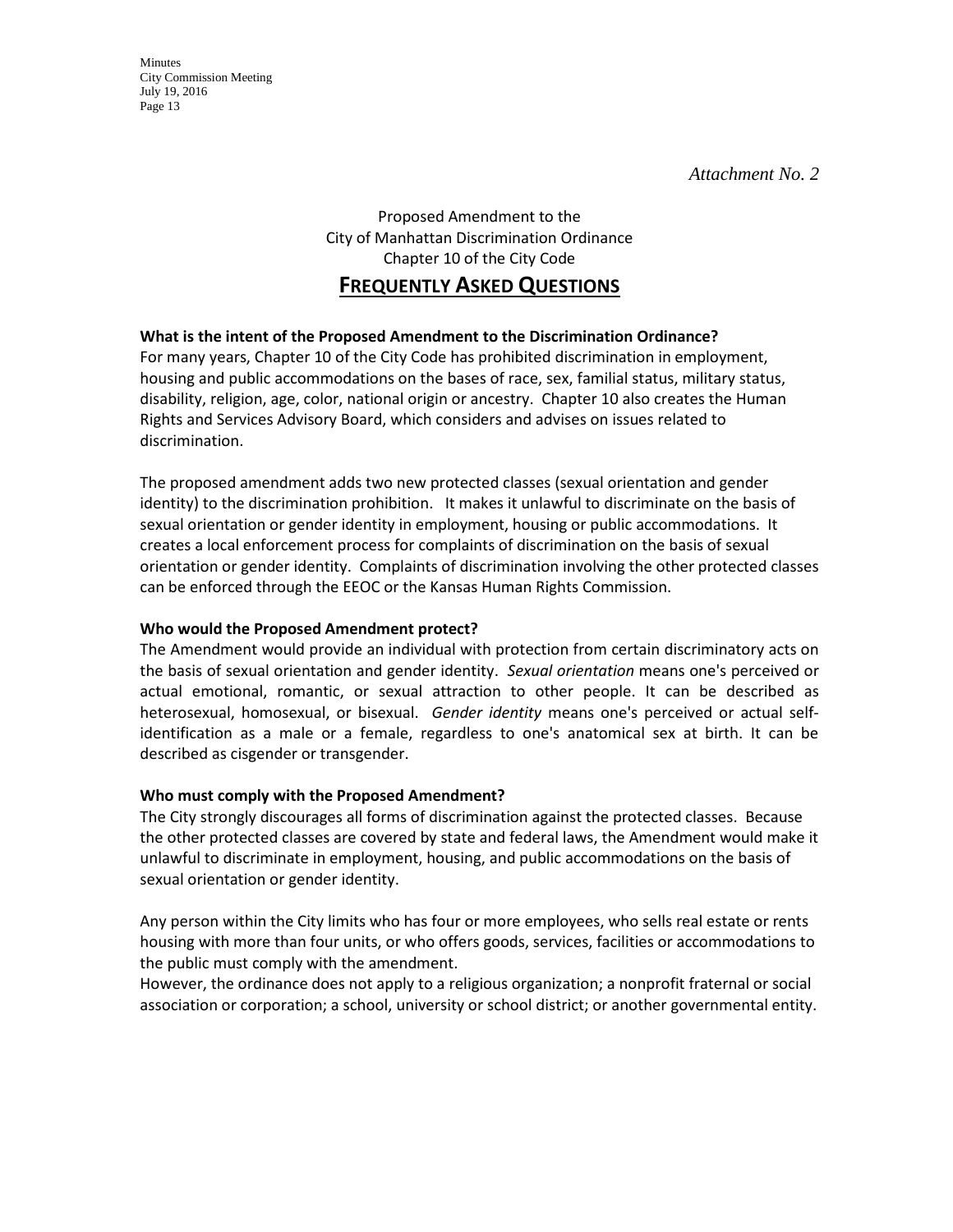*Attachment No. 2* 

#### **What are some examples of public accommodations?**

A public accommodation is any person who caters or offers goods, services, facilities or accommodations to the public. For example, any restaurant, bar, salon, grocery store, gas station, photography service, rental venue, retail store, medical or business office open to the public would be considered a public accommodation.

### **How does this Amendment affect restrooms and changing facilities?**

A question about an individual's use of a particular restroom or changing facility may arise in employment or public accommodations. It may be an unlawful discriminatory practice for an employer to mandate that an employee use the restroom consistent with his/her biological sex rather than his/her gender identity. Likewise, a public accommodation may offer a restroom or changing facility to be used by patrons or the general public. Again, it may be an unlawful discriminatory practice to mandate that an individual use the restroom consistent with his/her biological sex rather than his/her gender identity.

The Amendment does not require any employer or public accommodation to provide a separate facility for any individual or to otherwise physically alter any existing restroom or changing facility.

The Amendment does not prohibit any employer or public accommodation from addressing issues that may arise from any person's misuse of restrooms and changing facilities that are not based upon discrimination.

### **What does the Proposed Amendment allow me to do if I believe I have been discriminated against?**

If you believe that you have been discriminated against on the basis of sexual orientation or gender identity, the Proposed Amendment allows you or your attorney to complete the City's complaint form and submit it to the City's investigator. A parent or legal guardian may file on behalf of a minor.

If you believe that you have been discriminated against on the basis of race, sex, familial status, military status, disability, religion, age, color, national origin or ancestry, you or your attorney can contact the EEOC or the Kansas Human Rights Commission.

### **Is the Human Rights and Services Board involved in the complaint process?**

No. The investigating officer is a lawyer from the City Attorney's Office and the hearing officer is a Municipal Judge appointed by the City Manager. The only other involved persons are the complainant, respondent and any potential witnesses.

## **Will there be a filing fee for a complaint with the City?**

No.